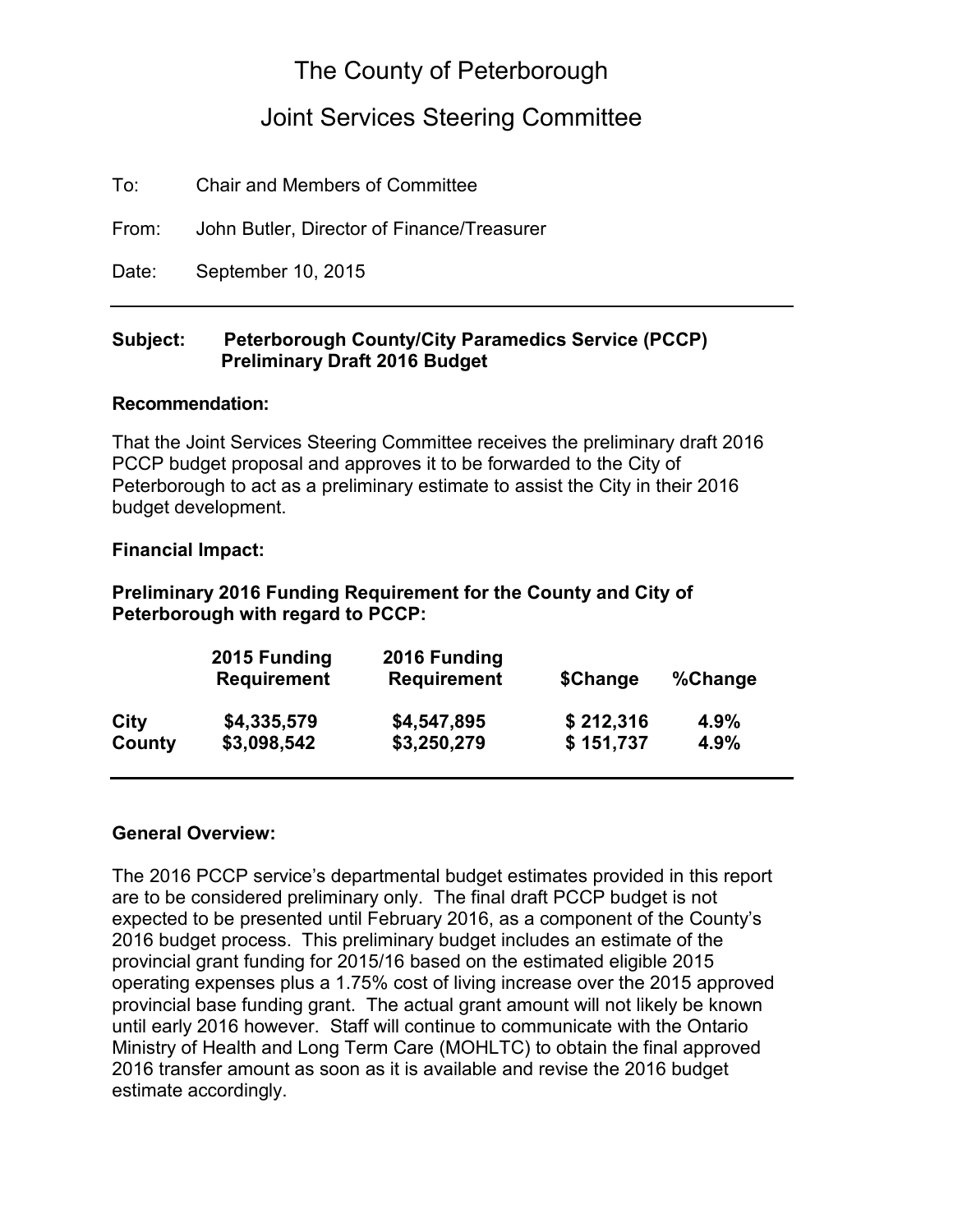The Consolidated Municipal Service Manager (CMSM) agreement between the County and City of Peterborough identifies permanent population as the method of distributing PCCP municipal costs. Following those guidelines, the distribution of municipal funding requirement contained within this preliminary draft budget estimate is based on each municipality's proportionate percentage of population for the Peterborough area.

Population data has been drawn from the 2011 Statistics Canada Population Census information. In the 2011 census, the total population of the County and City is reported as 134,933 residents. Of this, the City of Peterborough is noted to have 78,698 residents or 58.32% of the total population, with the remaining 56,235 or 41.68% of the population in the County. The Municipal cost sharing ratio for the land ambulance service is adjusted commensurate with the publication of the most recent census data in the first budget subsequent to the updated data's release. The revised ratio then remains in place until the next census data update. Statistic Canada generally updates its published population data once every five years. The change in sharing ratio based on the 2011 census data was incorporated into the 2013 paramedic services budget.

In this budget, gross expenditures are forecast to increase by approximately 3.63% or \$553,366. Operational gross expenditures are anticipated to increase by 4.8%, or \$673,488 primarily driven by the addition of four proposed new primary care paramedic (PCP) positions. The draft budgetary estimate allows for the recruitment of the new PCPs to be completed by March 2016 with an anticipated April 1<sup>st</sup> start date. Budget allocations have been prorated accordingly.

Capital costs are proposed to decrease by (10.4%) or (\$120,122) over those budgeted in 2015. This reduction is a reflection of replacing 2 ambulances in 2016 vs. the three replaced in 2015 and the move to less expensive administrative cars vs. emergency response vehicles (ERV) for the senior administration staff. The decrease is partially offset by the inclusion of power cots as an integral component of each new ambulance purchase.

## **Provincial Grants:**

The Provincial operating grant transfer is estimated at \$7,155,816 based on the approved 2014/15 transfer amount, adjusted for estimated eligible 2015 operational expenditures plus a 1.75% cost of living increase applied to the base funding commitment. This estimate has been prepared utilizing the MOHLTC grant allocation formula as provided by the Minister. The final decision relating to the 2016 ambulance service grant transfer however, remains at the sole discretion of the Minister and will not be known exactly until the funding announcement is made. That announcement is expected in the first quarter of 2016.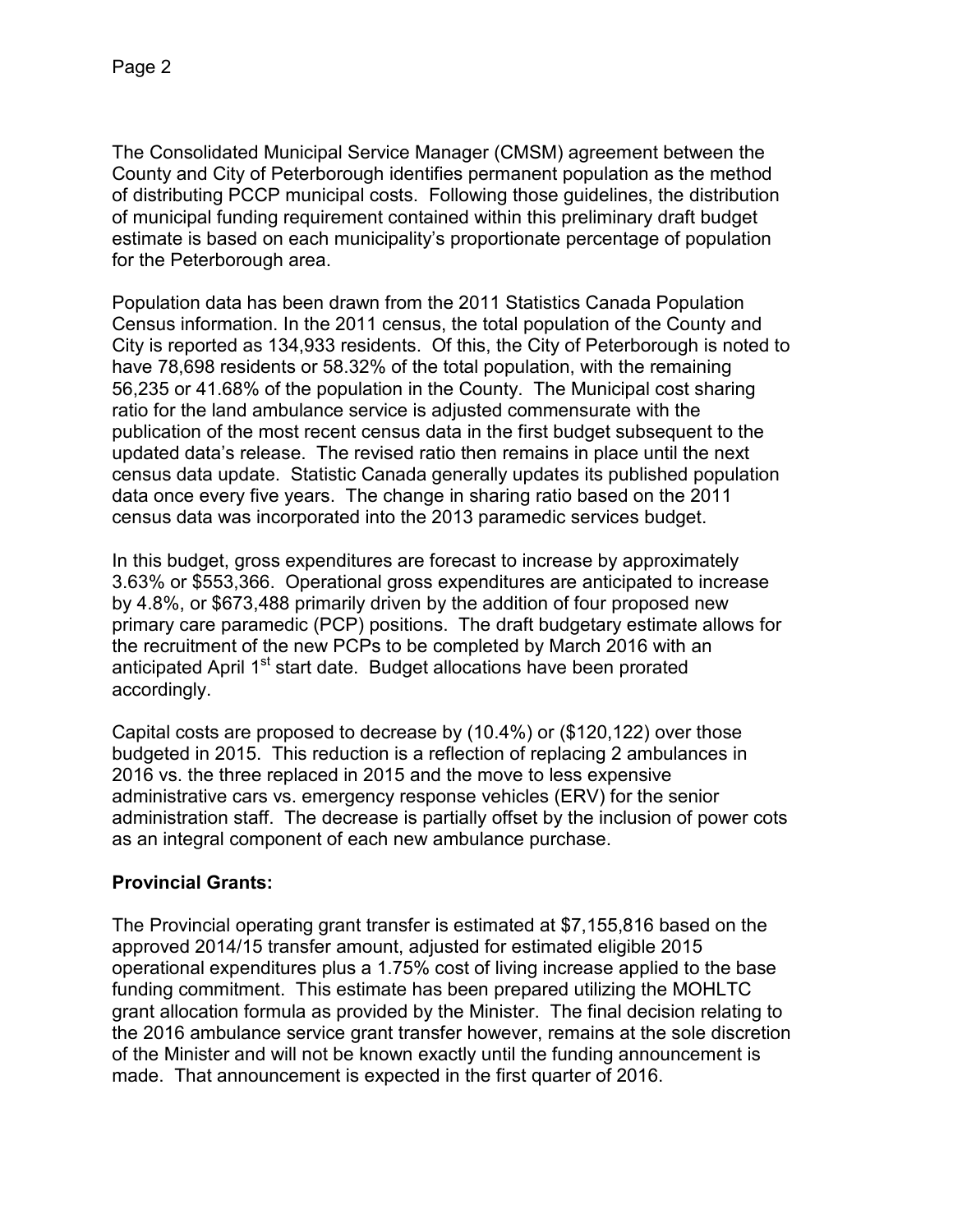In 2015, the Province committed separate funding support of \$450,600 for the Dedicated (or Offload) Nurse Program (DNP). The DNP initiative has proven extremely beneficial in managing the impact of patient offload delays at the Peterborough Regional Health Centre. Commencing with the 2014 level of MOHLTC grant commitment, the DNP was sufficiently funded to extend the nurse's operational hours to 24 hours a day, 7 days a week. While the 2016 Offload Nurse funding is yet to be confirmed, we are cautiously optimistic that it will continue at the 2015 transfer level and has been budgeted accordingly. Appendix B provided for you reference, contains annual statistical information regarding the hospital off-load delays.

## **General Operating Costs**

Operational gross expenditures are forecast to increase in this proposal by 4.8% or \$673,488 over those budgeted in 2015. Manulife employee benefits costs, Ontario Municipal Employees Retirement System (OMERS) pension contributions, and long/short term disability premiums are included at the same rate as 2015 but applied at the expected 2016 wage levels. More detailed rates will be available in the late fall of 2015 or early winter months of 2016. The draft budget will be updated at that time to reflect the known changes.

In total, payroll (union and non-union) represents approximately \$598,900 of the forecast 2016 gross operational expenditures increase. This includes: senior management, full and part time superintendents, full & part time paramedics, and administration staff wages and benefits. It also includes related training and travel estimates for each group.

The total estimated 2016 payroll for the service is approximately \$11.5 million which equates to roughly 72.8% of the total 2016 gross expenditures, or 78.1% of the gross operational expenditures forecast for the service in 2016.

## **Administration:**

Administration costs are expected to increase by 3.23% overall. Cost drivers include, Union collective agreement wage increases, part time hours estimates, GIS tracking, and software licensing/support. The increases are partially offset by anticipated easing in disbursements for computer hardware, advertising, and audit fees. Once more accurate pension and benefit rates are known, administration forecasts will be revised accordingly.

## **Paramedic Expenses:**

Paramedic wages are calculated for 2016 based on the rates in Schedule A of the CUPE 4911 collective agreement (CA) for the period of January 1, 2016 to December 31, 2016. The wage increment in the CA for 2016 is scheduled at an increase of 2% over the 2015 rate. As previously noted, employee benefits costs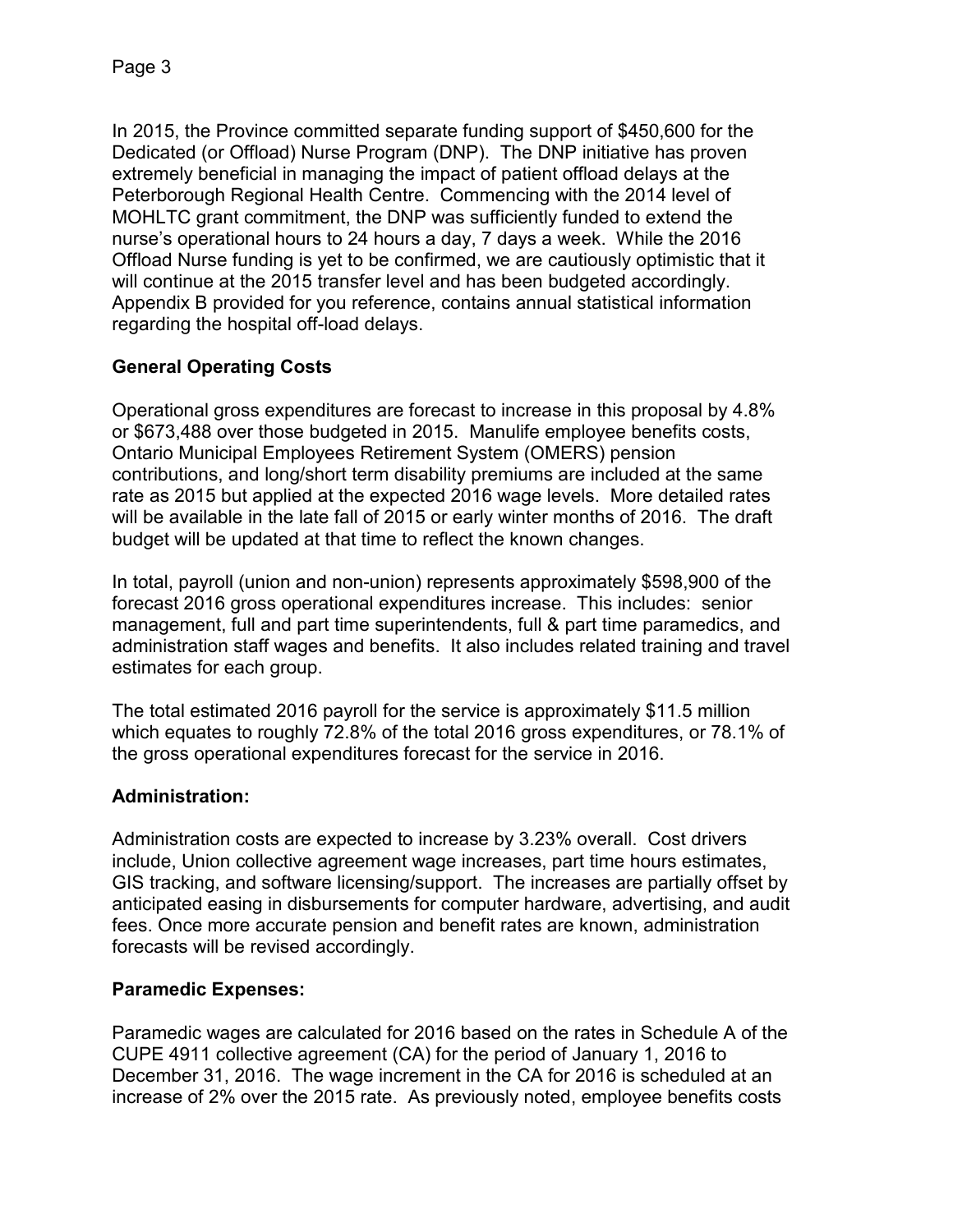are subject to change and will be updated as more accurate information becomes available. The current CA expires on December 31, 2016.

In addition to the CA increase, the 2016 budget is recommending an enhancement of four new primary care paramedics (PCP) to the services compliment. As evidenced in a report presented to the Joint Services Steering Committee on June 11<sup>th</sup> of 2015 entitled "Peterborough County/City Paramedic (PCCP) Service 10-year Facilities and Resource Master Plan" (attached as appendix B to this report), ambulance call volumes in the Peterborough area have dramatically increased year over year. In 2014, the emergency and urgent calls (codes 3 & 4) increased by 7.7% over those of 2013. So far in 2015, the service is trending call increases in excess of 10% for these calls compared to the same period in 2014. Given the on-going anticipated impact of the Peterborough area population age demographic, there is no likelihood of this trend slowing in the foreseeable future.

While both County and City Councils approved funding for the Master Plan (MP) study to commence in 2015, the reality of the service struggling and falling behind its mandated emergency response time requirements indicate more immediate action be taken in the interim until the MP can be completed. The addition of four incremental PCPs to the service's staff compliment will allow one of the current City based ambulance day cars to be upgraded from a 12 hour to a full 24 hour a day, 7 day a week responder. Further needs will be discussed and addressed as the contents of the MP become available.

The incremental PCPs are anticipated to be recruited by the end of March 2016 with a start date of April 1, 2016. The budget allocation has been prorated accordingly. It is estimated that the four new PCPs will result in an incremental cost of \$345,239 in 2016. The remaining incremental paramedic forecast increase of approximately \$166,800 is attributed to the scheduled wage increase per the CA.

#### **Vehicles, Insurance and Maintenance**

Overall vehicle and insurance costs are estimated to reduce by \$18,154 or (8.7%) from those budgeted in 2015. The vehicle replacement schedule indicates that two ambulance are due for replacement in 2016 vs. the three that were replaced in 2015. Driven by long term economic and health considerations, vehicle replacements are now forecast to include power cots as standard equipment. Doing so will increase the per-unit replacement cost by an estimated \$16,000 per vehicle in 2016. It is felt however, the resulting future health and economic offsets created by the inclusion of the power cots will more than compensate for the added up-front expenditure. The cots have the same life expectancy as an ambulance and are distributed through the vehicle vendors.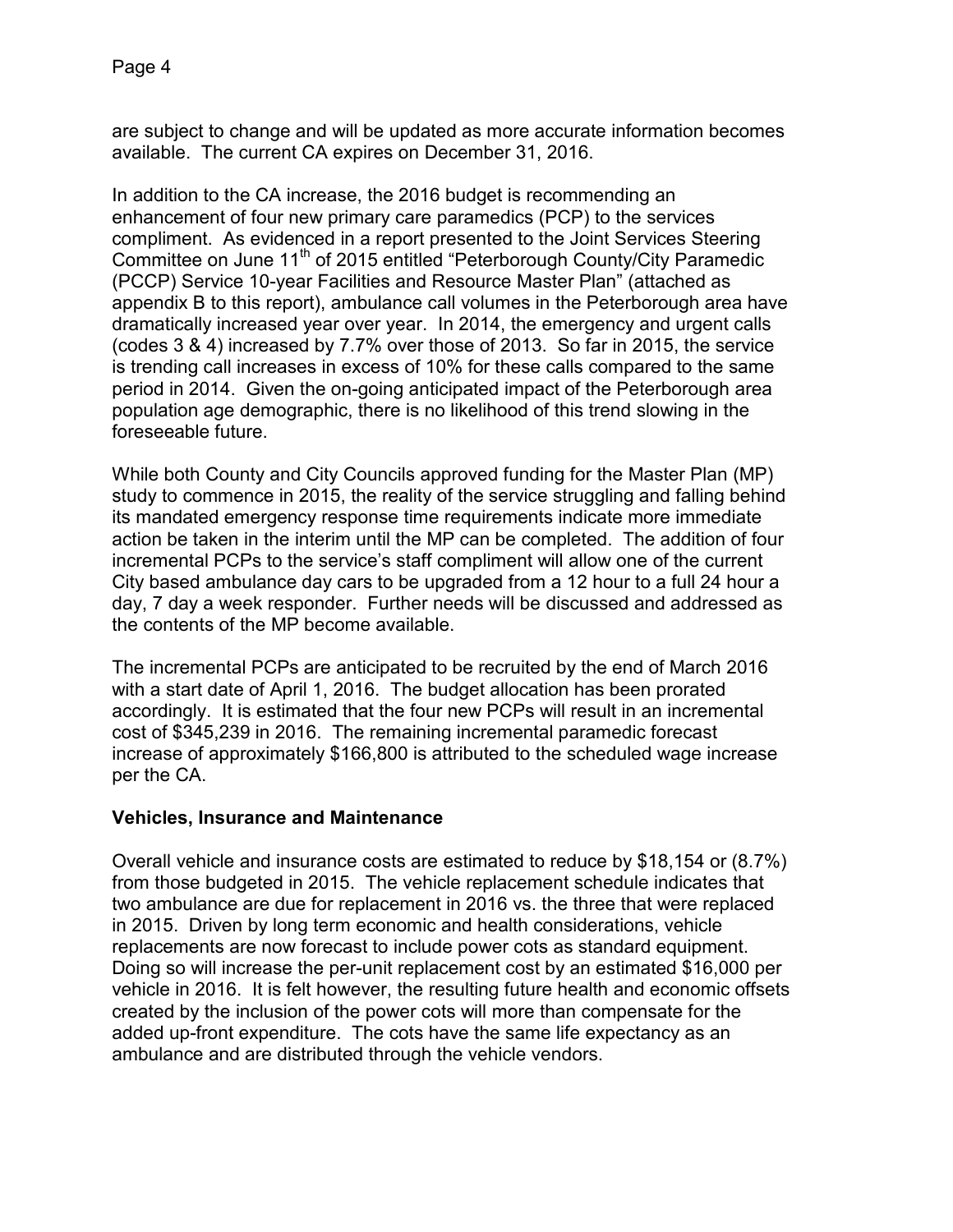Traditionally, senior administration staff have been assigned an ERV to accommodate their mobility requirements. In an attempt to offset some of the rising vehicle costs, administrative cars will be acquired for the chief and deputy chief at a forecast cost of \$43,000 per unit  $(2 \times $43,000 = $86,000$  total). This represents an estimated reduction of approximately \$23,800 per vehicle from the more expensive emergency response vehicles traditionally assigned to these senior administrative positions.

Insurance is expected to continue to increase in spite of their significant jump in 2015 and an incremental 4.5% has been estimated for premium increases. Fuel and licensing are also expected to increase but are offset by anticipated reductions in vehicle maintenance and repair expenditures.

## **Patient Care Equipment and Supplies:**

The patient care section of the 2016 preliminary budget estimates a 25% increase in gross spending. Right across the board, costing pressures have been driving up expenditures related to equipment maintenance & repair (increase of \$34,800), drugs (increased \$18,200), pandemic supplies (\$10,000), disposable medical supplies (increase of \$\$10,000), and non-disposable medical supplies (increase of \$30,000). The budgetary increases are forecast with consideration for past costing historical trends applied to anticipated 2016 service level requirements.

## **Reserves**

Overall contributions to the shared equipment reserve have been forecast to increase in the 2016 budget. The increase is to reflect changes in asset replacement costs, in particular the addition of the power cots to the ambulance fleet replacements. Future equipment replacements are forecast over a 10 year horizon with funding for asset replacements flowing from the reserve account as contributions from reserve. Contributions to reserve provide the annual reserve replenishment dollars and are sourced from municipal tax dollars. Reserve contributions are proposed to increase by 4.85% or \$30,455 over those budgeted for 2015.

## **Conclusion**

Appendix A to this report provides preliminary budget numbers for your review. Again, limited information regarding potential OMERS increases, changes in health benefits costs, government payroll deduction levels, and short/long term disability premiums are available at this time. These factors will be adjusted in the 2016 draft budget as the details become known. Likewise, the provincial grant transfer is estimated based on the most accurate information available when this report was prepared. The final details will likely not be known until early 2017.